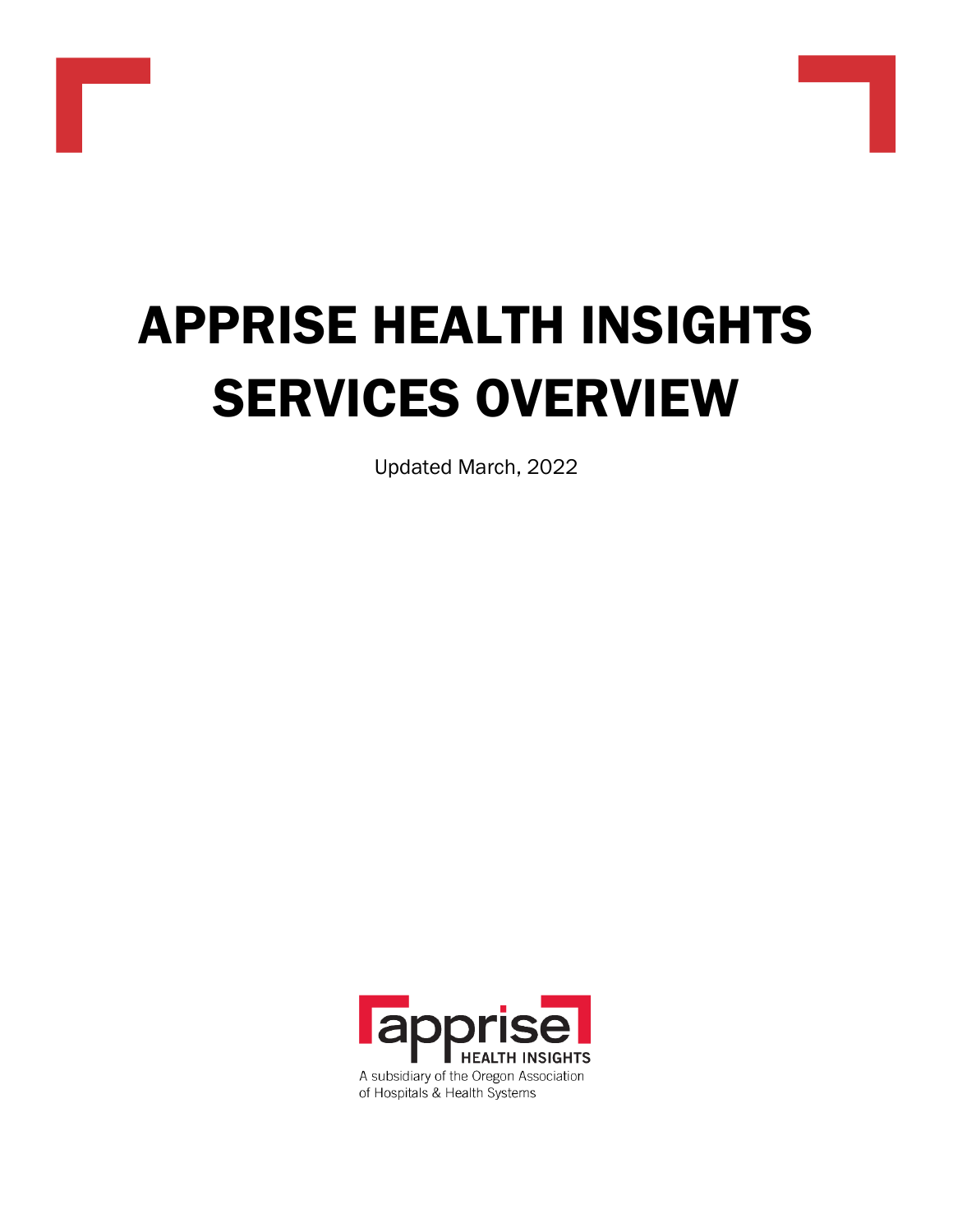

# QUICK REFERENCE

### DATA SYSTEMS

### AMERICAN HOSPITAL ASSOCIATION ANNUAL SURVEY

- Annual survey to collect facility and services, utilization, financial, and personnel data
- Allows for comparison between hospitals Contact: Jerry Nemer [jerry.nemer@apprisehealthinsights.com](mailto:jerry.nemer@apprisehealthinsights.com)

### DATABANK

• Web-based monthly data collection and reporting system of hospital financial and utilization data. Contact: Jerry Nemer

[jerry.nemer@apprisehealthinsights.com](mailto:jerry.nemer@apprisehealthinsights.com)

### INFORMATION NETWORK FOR OREGON HOSPITALS ((INFOH)

- Quarterly discharge data collection and reporting system
- Includes Inpatient, Outpatient Surgery, Emergency Department, and Other Outpatient records
- Collects over seven million records per year Contact: Jerry Nemer [jerry.nemer@apprisehealthinsights.com](mailto:jerry.nemer@apprisehealthinsights.com)

### HOSPITAL CAPACITY SYSTEM

• Web-based real-time dashboard tracking bed capacity at the unit level and critical resources in Oregon's hospitals. Contact: Andy Van Pelt [Andy.vanpelt@apprisehealthinsights.com](mailto:Andy.vanpelt@apprisehealthinsights.com)

### REPORTS AND DASHBOARDS

### EMERGENCY DEPARTMENT INFORMATION EXCHANGE (EDIE) REPORT

- Quarterly, annual, and multi-year reports to the Oregon Health Leadership Council (OHLC) to understand the patterns and usage of high utilizers of the emergency department
- Sources include INFOH discharge data and Collective Medical Technology real-time data

### Contact: Chris Potter

[christopher.potter@apprisehealthinsights.com](mailto:christopher.potter@apprisehealthinsights.com)

#### HOSPITAL UTILIZATION AND FINANCIAL (HUFA) REPORT

- Quarterly analysis of hospital financial and utilization data
- Uses DATABANK data Contact: Aaron Qualls<br>aaron.gualls@annrisel and.<br>apprisehealthinsights.com

### KEY PERFORMANCE INDICATORS (KPI) DASHBOARD

- Quarterly dashboard comparing hospitals to peers for Payer Mix, Utilization, Uncompensated Care, and Operating Margin
- Uses DATABANK data Contact: Chris Potter [christopher.potter@apprisehealthinsights.com](mailto:christopher.potter@apprisehealthinsights.com)

### MEDICARE IMPACT MODELING REPORT & DASHBOARD

- Proposed and final rule analyses of federal policy changes
- Analyses are from DataGen Contact: Wendell Whitehouse [wendell.whitehouse@apprisehealthinsights.com](mailto:wendell.whitehouse@apprisehealthinsights.com)

### OREGON BEHAVIORAL HEALTH IN THE EMERGENCY DEPARTMENT SETTING REPORT & DASHBOARD

- Annual report and quarterly dashboard of behavioral health in the emergency department setting, with visits info, ED boarding, average length of stay by payer, by hospital type, and by age.
	- Data is from INFOH data collection Contact: Chris Potter [christopher.potter@apprisehealthinsights.com](mailto:christopher.potter@apprisehealthinsights.com)

### OREGON COMMUNITY BENEFIT REPORT & DASHBOARD

- Annual report and dashboard of Oregon's hospitals' measurable benefits to the communities they serve.
- Data is from hospitals' fiscal year filing documents with the Oregon Health Authority

#### Contact: Aaron Qualls [aaron.qualls@apprisehealthinsights.com](mailto:aaron.qualls@apprisehealthinsights.com)

### OREGON COMMUNITY HOSPITAL DASHBOARD

- Five-year hospital utilization and financial trends dashboard, with margins, payer mix, and uncompensated care breakdown. Can be viewed at various levels from statewide to individual hospital
- Uses DATABANK data Contact: Chris Potter

[christopher.potter@apprisehealthinsights.com](mailto:christopher.potter@apprisehealthinsights.com)

### OREGON HOSPITAL AHA SURVEY DASHBOARD

- Annual dashboard of survey data reflecting hospital organizational structure, facility and services, utilization data, physician arrangements, and staffing
- Uses American Hospital Association annual survey data Contact: Jerry Nemer

[jerry.nemer@apprisehealthinsights.com](mailto:jerry.nemer@apprisehealthinsights.com)

### TRIPLE AIM DASHBOARD

- Quarterly dashboard report for rural hospitals
- Includes sections for finance, quality, and utilization
- Sources include INFOH, DATABANK, Community Benefit Reports, and CMS Hospital Compare Contact: Chris Potter

[christopher.potter@apprisehealthinsights.com](mailto:christopher.potter@apprisehealthinsights.com)

### OTHER SERVICES

### DISPROPORTIONATE SHARE HOSPITAL PROGRAM

- State-federal program to assist hospitals that serve Medicaid and uninsured patients
- Managed by Apprise in collaboration with the OHA
- Contact: Jeff Winkley [jeff.winkley@apprisehealthinsights.com](mailto:jeff.winkley@apprisehealthinsights.com)

#### PROVIDER TAX

- Assessment on community hospitals that helps fund Oregon's Medicaid program
- Contribute to the state's total Medicaid budget, covering 1.4 million Oregonians

#### Contact: Wendell Whitehouse

[wendell.whitehouse@apprisehealthinsights.com](mailto:wendell.whitehouse@apprisehealthinsights.com)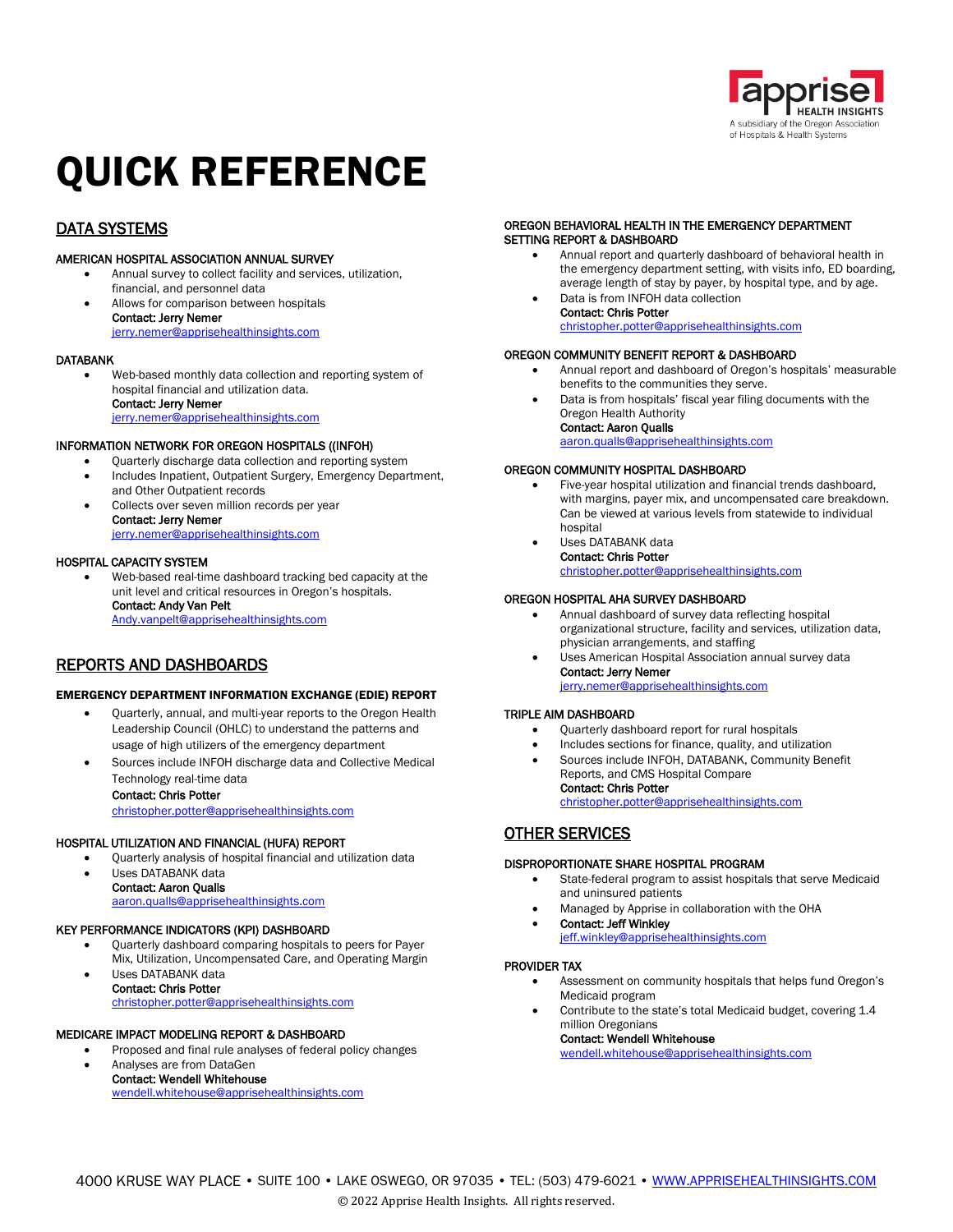

# APPRISE STAFF

Apprise is the most reliable and complete source of Oregon's hospital and health systems data. Since 1985, Apprise has worked with hospitals directly to collect information on patients for state mandatory reporting. Apprise analyzes data about Oregon hospitals and health systems for policy and advocacy purposes as well as creates tools and reports to help hospitals understand their communities and the healthcare landscape in the Pacific Northwest.

### Andy Van Pelt

*Chief Executive Officer* [\(andy.vanpelt@apprisehealthinsights.com\)](mailto:andy.vanpelt@apprisehealthinsights.com) (503) 636-2204

### Elyssa Tran

*Senior Vice President* [\(elyssa.tran@apprisehealthinsights.com\)](mailto:elyssa.tran@apprisehealthinsights.com) (503) 479-6004

### Christopher Potter

*Senior Programmer II* [\(christopher.potter@apprisehealthinsights.com\)](mailto:christopher.potter@apprisehealthinsights.com)

### Jerry Nemer

*Director Information Services* [\(jerry.nemer@apprisehealthinsights.com\)](mailto:jerry.nemer@apprisehealthinsights.com)

### Aaron Qualls

*Business Data Analyst II* [\(aaron.qualls@apprisehealthinsights.com\)](mailto:aaron.qualls@apprisehealthinsights.com)

### Wendell Whitehouse

*Director of Hospital Tax Programs* [\(wendell.whitehouse@apprisehealthinsights.com\)](mailto:wendell.whitehouse@apprisehealthinsights.com)

### Jeff Winkley

*Director of Hospital Financial Programs* [\(jeff.winkley@apprisehealthinsights.com\)](mailto:jeff.winkley@apprisehealthinsights.com)

### Mary Sue Corff

*Director of Accounting* [\(marysue.corff@apprisehealthinsights.com\)](mailto:marysue.corff@apprisehealthinsights.com)

### Kritika Dhungana

*Senior Financial Accountant* [\(kritika.dhungana@apprisehealthinsights.com\)](mailto:kritika.dhungana@apprisehealthinsights.com)

### John Renzema

*Director of Information Technology* [\(john.renzema@apprisehealthinsights.com\)](mailto:john.renzema@apprisehealthinsights.com)

### Darcy Zanotti

*Vice-President of HR & Administration* [\(dzanotti@oahhs.org\)](mailto:dzanotti@oahhs.org)

### Vacant

*Vice-President of Finance & Accounting*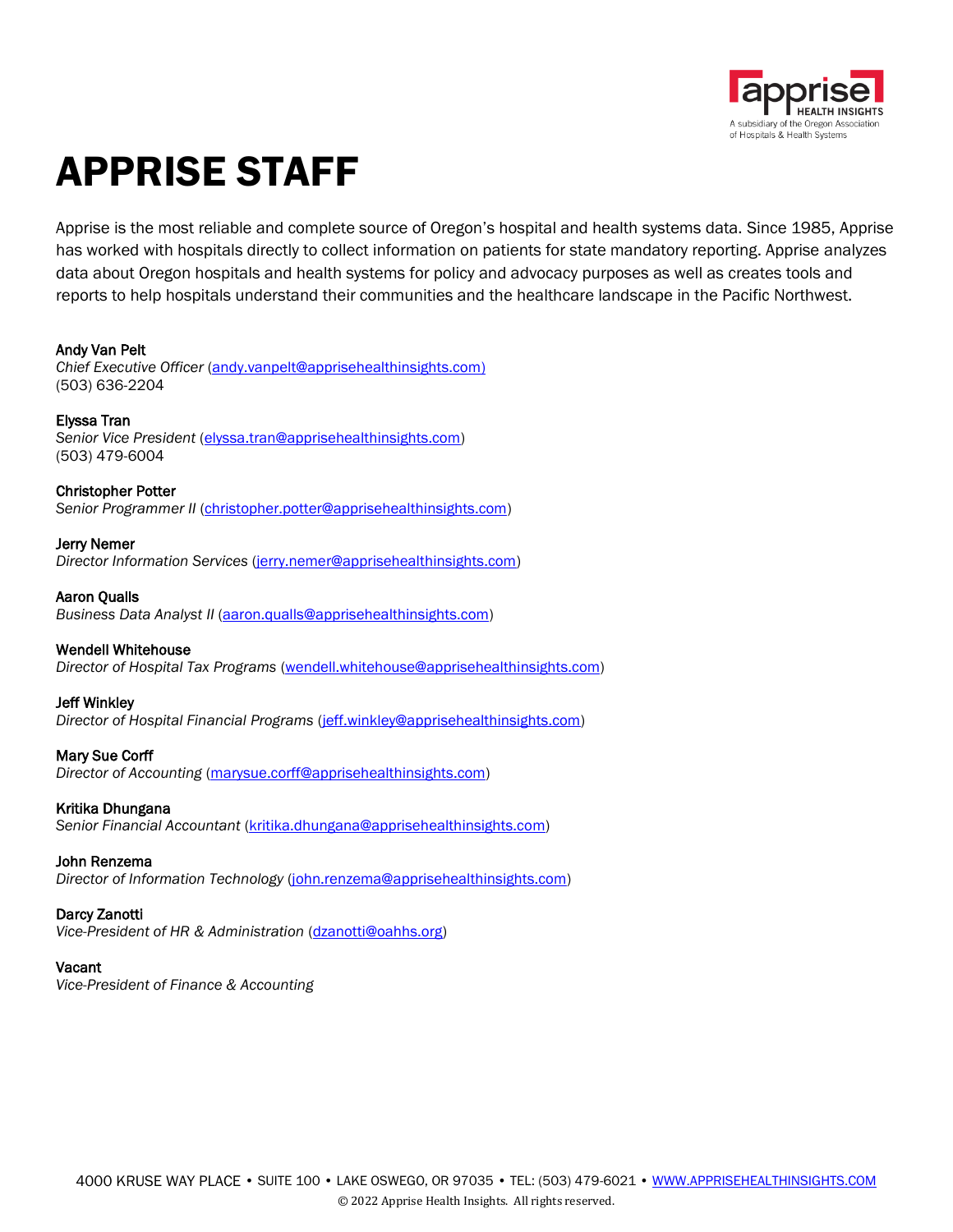

# **TABLE OF CONTENTS**

| OREGON BEHAVIORAL HEALTH IN THE EMERGENCY DEPARTMENT REPORT & DASHBOARDPage 13 |  |
|--------------------------------------------------------------------------------|--|
|                                                                                |  |
|                                                                                |  |
|                                                                                |  |
|                                                                                |  |
|                                                                                |  |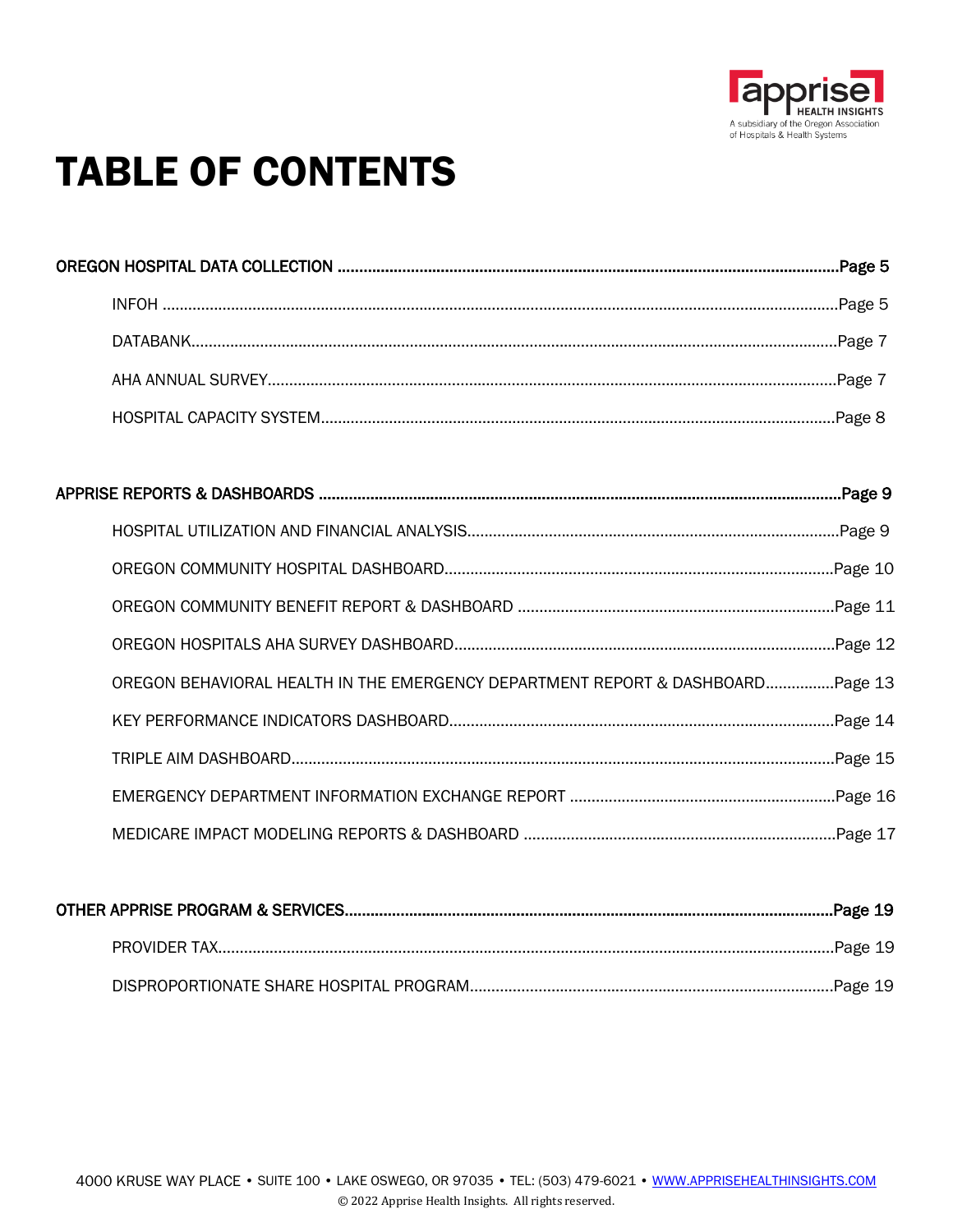

# OREGON HOSPITAL DATA COLLECTION

Apprise is the most reliable and complete source of Oregon's hospital and health systems data. Since 1985, Apprise has worked with hospitals directly to collect information on patients for state mandatory reporting. Apprise augments its direct data collection described below with data purchases and downloads from various sources to provide a comprehensive database for hospital analysis and reporting.

# INFORMATION NETWORK FOR OREGON HOSPITALS (INFOH)

Since 1985, Apprise Health Insights has been offering member hospitals information to support their decisionmaking needs. Apprise collects inpatient discharges and outpatient visits data from member and non-member hospitals, within Oregon and SW Washington. This data initiative, the Information Network for Oregon Hospitals (INFOH), relies on the accurate and timely submission of around ten million records a year.

Since 2014, we have made submitting inpatient and outpatient data to INFOH even easier with the use of online submission and a real-time editing platform. Hospitals are required to submit data quarterly under a state mandate. Currently, hospitals submit and edit all data 45 days following the end of a quarter. Apprise then verifies the data and work with hospitals to address and correct errors and discrepancies.

The data is used by the state for policymaking, by Apprise and its parent organization, the Oregon Association of Hospitals & Health Systems (OAHHS) for statewide policy and advocacy purposes, and by hospitals for strategic planning, market share analyses, population health monitoring, and service line comparisons.

INFOH data also directly feeds a variety of Apprise's tools and products, including Dimensions, the Apprise Outpatient Service Line, and INFOH Flat Files. Apprise licenses the collected data to member hospitals to help support the cost of data collection. Apprise makes the data available to researchers, both directly and via the U.S. Agency for Healthcare Research and Quality/Healthcare Cost and Utilization Project (AHRQ/HCUP). Apprise also uses the INFOH data to fulfill numerous member and non-member project requests. All data usage is governed by our Data Governance Committee, represented by leaders at our member hospitals.

If you have any questions about the collection or use of INFOH data, please contact Jerry Nemer at [jerry.nemer@apprisehealthinsights.com.](mailto:jerry.nemer@apprisehealthinsights.com)

### • INFOH: DIMENSIONS

Apprise has developed a fast and flexible online solution to allow our members to access the INFOH data platform at any time. When available, the inpatient discharge data collected by the Washington State Department of Health is also available in the platform.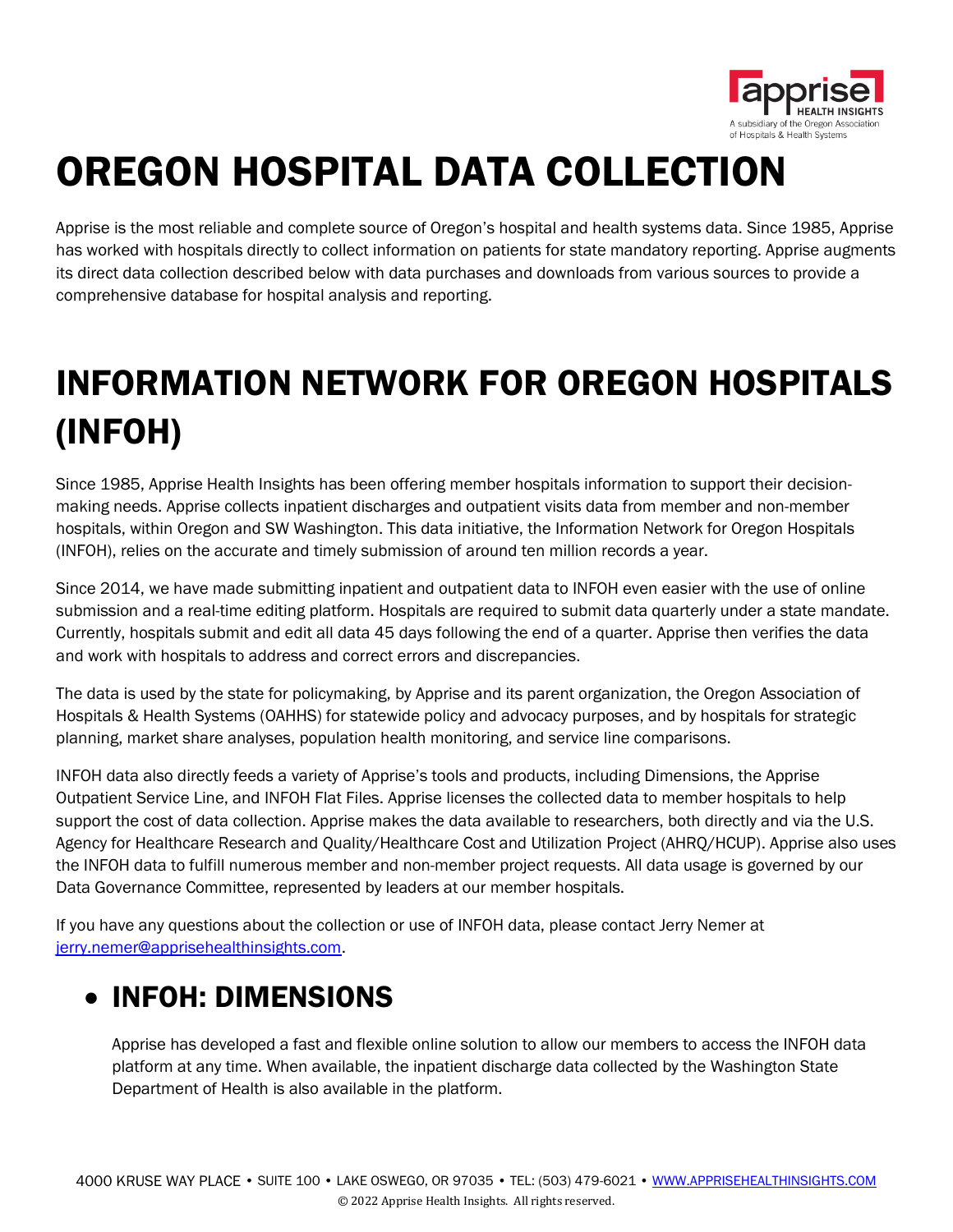

Subscribers can use the Dimensions solution to easily create market share analyses, perform patient services assessments, plan hospital services, recruit and analyze physicians, benchmark with peers, and assess community needs.

Slice & Dice - Slice & Dice is a customized software package in Dimensions used to build reports and charts in a user-friendly "pivot-style" environment. This flexible reporting tool allows you to select only the elements you need to see on your report in a layout of your choosing.

Point & Click -Point & Click is an easy-to-use "wizard-style" tool in Dimensions providing multiple report templates that you can customize on the fly to analyze both inpatient and outpatient markets. An intuitive guide walks you through the process, letting you quickly produce ready-to-use reports based on your selection.

Training and software support is provided through Apprise. Staff can also produce customized reports for subscribing hospitals upon request. Contact Aaron Qualls [\(aaron.qualls@apprisehealthinsights.com\)](mailto:aaron.qualls@apprisehealthinsights.com) for more information.

### • INFOH: APPRISE OUTPATIENT SERVICE LINE

Apprise Outpatient Service Line is a methodology to group outpatient claims data in a concise and detailed method. It was developed by Apprise to address the need of hospitals for a grouper for outpatient data since there is no nationally mandated grouper used for outpatient data. The proprietary tool assigns a grouper to a CCS category for HCPCS/CPT codes and organizes the results into tiers to create a manageable number of service lines for analysis.

Apprise Outpatient Service Line is available to Oregon and Iowa member hospitals via the Dimensions platform. Apprise is also working on licensing agreements with other state hospital associations to roll out this product to their hospital members.

Training and software support is provided through Apprise or its distribution partner. Apprise staff can also produce customized reports for Oregon hospital subscribers upon request. Contact Chris Potter [\(chris.potter@apprisehealthinsights.com\)](mailto:chris.potter@apprisehealthinsights.com) for more information.

### • INFOH: FLAT FILES

The record-level flat files for all collected INFOH data are available for subscribing hospitals to be used in their own database or with approved vendors. This granular level of data is necessary for many internal projects/tools.

If you would like to talk about whether the INFOH Flat Files are needed at your facility or how to get started using them, contact Jerry Nemer at [jerry.nemer@apprisehealthinsights.com.](mailto:jerry.nemer@apprisehealthinsights.com)

## DATABANK

4000 KRUSE WAY PLACE • SUITE 100 • LAKE OSWEGO, OR 97035 • TEL: (503) 479-6021 • [WWW.APPRISEHEALTHINSIGHTS.COM](http://www.apprisehealthinsights.com/) © 2022 Apprise Health Insights. All rights reserved.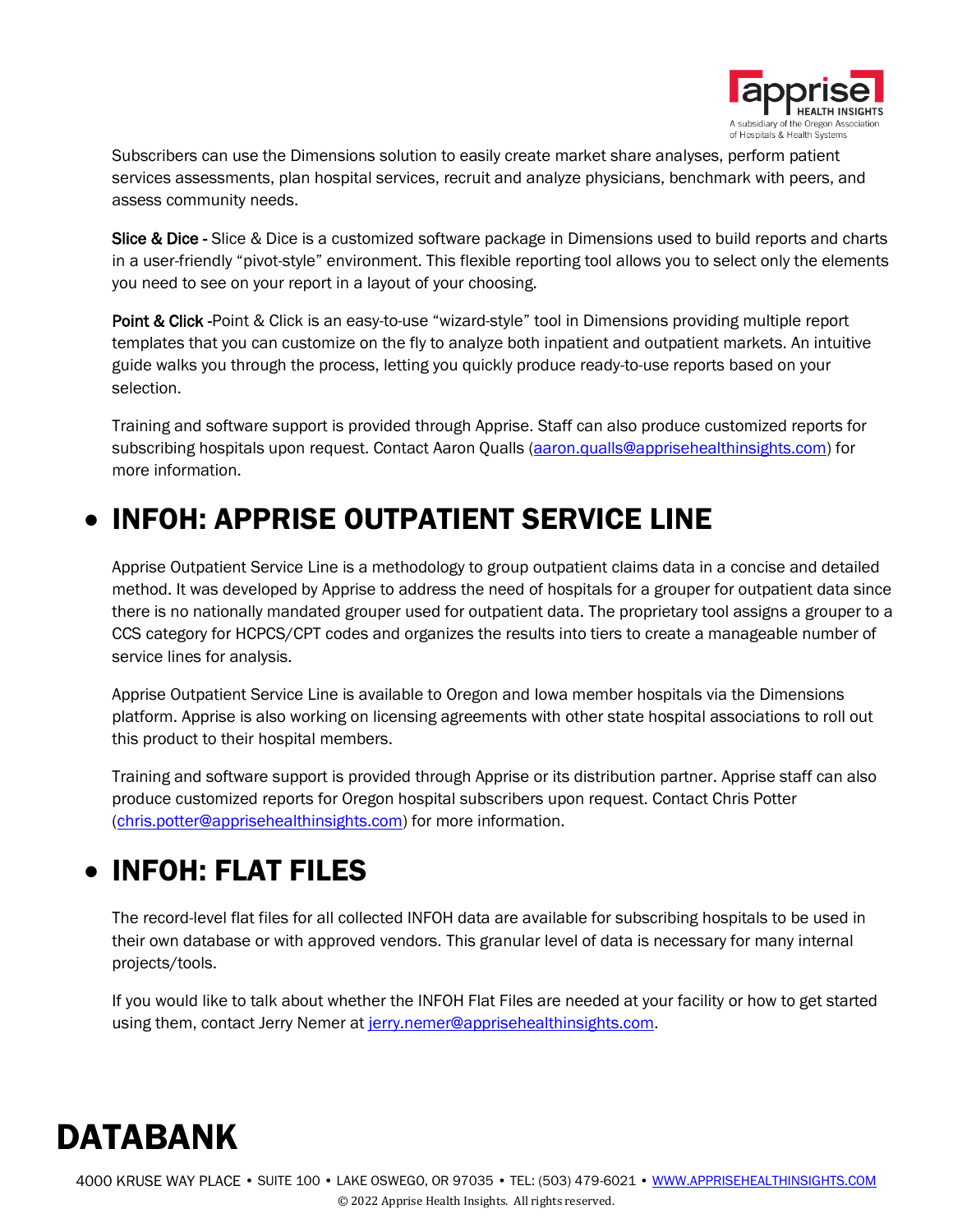

For more than 40 years, Apprise Health Insights has collected utilization and financial data from Oregon hospitals. This data initiative, DATABANK, is currently a web-based data collection and reporting system. The data collected is an excellent source for timely comparable hospital data as all Oregon hospitals are required to report monthly.

DATABANK is a state-mandated program that is administered by Apprise Health Insights in collaboration with the Oregon Health Authority (OHA). All data entered in the program becomes available for public use at the end of each quarter. DATABANK offers users a variety of reports that include inpatient and outpatient utilization, charges and expenses per day and per stay, bad debt and charity care charges, profitability, financial ratios, and personnel statistics.

Training and software support ias provided through Apprise. Apprise staff can also produce Excel files for member hospitals upon request. Contact Jerry Nemer [\(jerry.nemer@apprisehealthinsights.com\)](mailto:jerry.nemer@apprisehealthinsights.com) for more information.

## AHA ANNUAL SURVEY

All Oregon hospitals participate in the American Hospital Association Annual Survey which collects comprehensive information about hospital organizational structure, facility and services, utilization data, physician arrangements, staffing, and community orientation. This data is then compared against other hospitals in the nation and can be linked with other data sets to provide an excellent basis for further research and decision-making.

Training and support are provided through Apprise. Apprise staff can also produce customized reports based on the collected data for member hospitals upon request. Contact Jerry Nemer [\(jerry.nemer@apprisehealthinsights.com\)](mailto:jerry.nemer@apprisehealthinsights.com) for more information.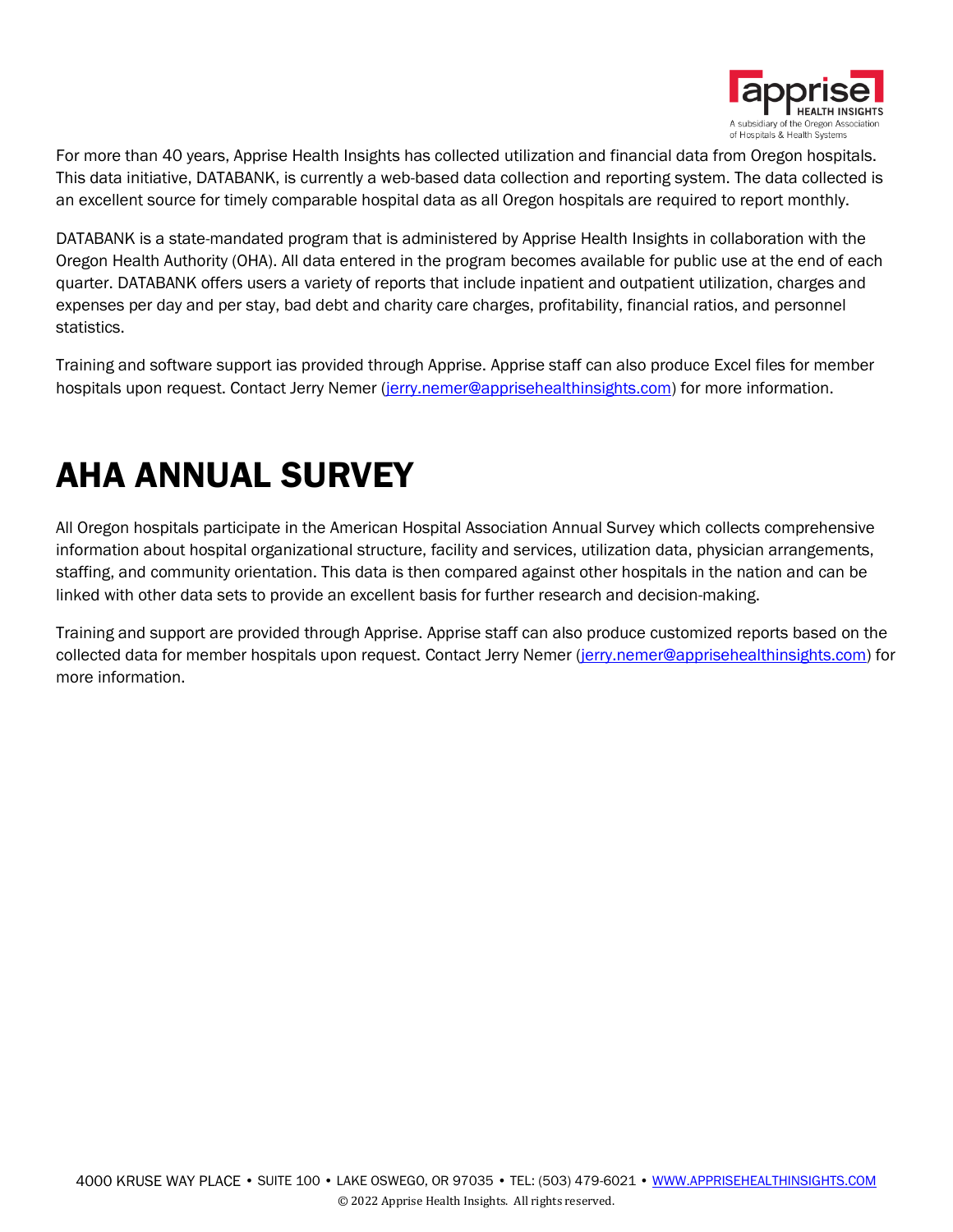

## HOSPITAL CAPACITY SYSTEM

This is a service offering Apprise provides to other states, beside Oregon.

In March 2020, the COVID-19 pandemic struck the United States and put in motion the critical need for accurate and timely data. It became apparent that much of the country's health system was going to face a significant demand for bed capacity as it responded to the COVID-19 pandemic. Data was critical in the early days of the country's response, and we had limited insight into total hospital capacity and critical resource supply within each state.

### Critical Resources

The Capacity System, accessible via a gated, secure website, supports near real-time capacity management, providing hospital and regional Decision-makers with access to up-to-date hospital data on the availability of beds and ventilators as well as COVID-19 census and admission trends. It supports decision-making around patient routing, resource allocation as well as policy setting. The information on the website is updated every 5 minutes, directly from the hospitals' EMRs and without any need for manual reporting. It is designed to scale easily across multiple regions, states, etc.

It is possible to have one data source, not dependent on a single EMR system, to provide actionable data for hospital capacity that can inform health care providers, policymakers, and public health administrators. Because when time matters, reliable data is critical.

| $\circledast$                 |           | OREGON CAPACITY SYSTEM | MSA             | Region                 | County                                | State                    |                     |                               |                        |                        |                        |                |                               |                   |                       |                                         |
|-------------------------------|-----------|------------------------|-----------------|------------------------|---------------------------------------|--------------------------|---------------------|-------------------------------|------------------------|------------------------|------------------------|----------------|-------------------------------|-------------------|-----------------------|-----------------------------------------|
| <b>OREGON</b>                 |           |                        | <b>ADULT ED</b> |                        |                                       |                          |                     | <b>PEDS ED</b>                |                        |                        |                        |                |                               |                   |                       |                                         |
| <b>Unocc</b><br><b>Census</b> | Capacity  | <b>TOTAL CENSUS</b>    |                 | <b>ADMITTED CENSUS</b> |                                       |                          | <b>TOTAL CENSUS</b> |                               | <b>ADMITTED CENSUS</b> |                        |                        |                |                               |                   |                       |                                         |
| <b>Total</b>                  |           | 950<br>87%             |                 | 824                    |                                       |                          | 550<br>70%          |                               | 386                    |                        |                        |                |                               |                   |                       |                                         |
| R1: Portland                  | $\bullet$ | 380<br>92%             |                 | 350                    |                                       |                          | $\frac{200}{48}$    |                               | 96                     |                        |                        |                |                               |                   |                       |                                         |
| R2: Salem                     | $\bullet$ | 200<br>86%             |                 | $\left( 36\right)$     | <b>PET OREGON CAPACITY SYSTEM</b> MSA |                          |                     |                               |                        |                        | Region                 | County         | State                         |                   |                       | $ _{\rm BEDS} $                         |
| R3: Eugene                    |           | 120<br>84%             |                 |                        |                                       | <b>OREGON</b>            |                     |                               |                        | <b>N95 RESPIRATORS</b> |                        |                |                               |                   | <b>SURGICAL MASKS</b> |                                         |
| R4: Medford                   |           | 75<br>84%              |                 |                        |                                       |                          |                     | <b>DAYS ON</b><br><b>HAND</b> | ON<br><b>HAND</b>      |                        | ABLE TO MAINTAIN 3 DAY | <b>REUSING</b> | <b>DAYS ON</b><br><b>HAND</b> | ON<br><b>HAND</b> | <b>OBTAIN</b>         | ABLE TO MAINTAIN 3 DAY<br><b>SUPPLY</b> |
| R5: North                     |           | 64<br>84%              |                 |                        | C: Clackamas                          |                          | $\sim$              |                               |                        | $\mathbf x$            | ✓                      | $\checkmark$   |                               |                   | $\mathbf{\times}$ (2) | $\checkmark$                            |
| R6: Central                   | $\bullet$ | 59<br>88%              |                 |                        | Legacy Health                         | Meridian Park Medical C  |                     | 12                            | 300                    | $\mathbf x$            | $\checkmark$           | $\checkmark$   | 18                            | 125               | $\checkmark$          | $\checkmark$                            |
| R7: East                      |           | 52<br>64%              |                 | $(r_1)^!$              | Providence                            | OWF Willamette Falls     |                     | $\overline{9}$                | 245                    | $\checkmark$           | $\checkmark$           | $\checkmark$   | 21                            | 113               | $\mathbf{x}$          | $\checkmark$                            |
|                               |           |                        |                 |                        | Kaiser                                | Sunnyside Medical Center |                     | 6                             | 195                    | $\checkmark$           | ✓                      | ✓              | 22                            | 156               | ✓                     | $\checkmark$                            |
|                               |           |                        |                 |                        | Providence                            | OMW Milwaukie Hospital   |                     | 14                            | 275                    | ✓                      | ✓                      | ✓              | 25                            | 90                |                       | $\checkmark$                            |
|                               |           |                        |                 |                        | C: Clatsop                            |                          | $\frac{a}{n}$ >     |                               |                        | $\checkmark$           | $\checkmark$           | $\checkmark$   |                               |                   | ✓                     | $\checkmark$                            |
|                               |           |                        |                 |                        | C: Columbia                           |                          | $\rightarrow$       |                               |                        | $x(2)$                 | ✓                      | $\checkmark$   |                               |                   | ✓                     | $\checkmark$                            |
|                               |           |                        |                 |                        | C: Coos                               |                          | $\rightarrow$       |                               |                        | $\checkmark$           | ✓                      | ✓              |                               |                   | ✓                     | $\checkmark$                            |
|                               |           |                        |                 |                        | C: Crook                              |                          | $^{\circ}$ ,        |                               |                        | $\checkmark$           | $\checkmark$           | $\checkmark$   |                               |                   | $\mathbf x$           | $\checkmark$                            |
|                               |           |                        |                 |                        | C: Curry                              |                          | $^{\circ}$ ,        |                               |                        | $\checkmark$           | $\mathbf x$            | $\checkmark$   |                               |                   | ✓                     | $\checkmark$                            |
|                               |           |                        |                 | (3)                    | C: Deschutes                          |                          | $\rightarrow$       |                               |                        | $\checkmark$           | $\checkmark$           | $\checkmark$   |                               |                   | ✓                     | $\checkmark$                            |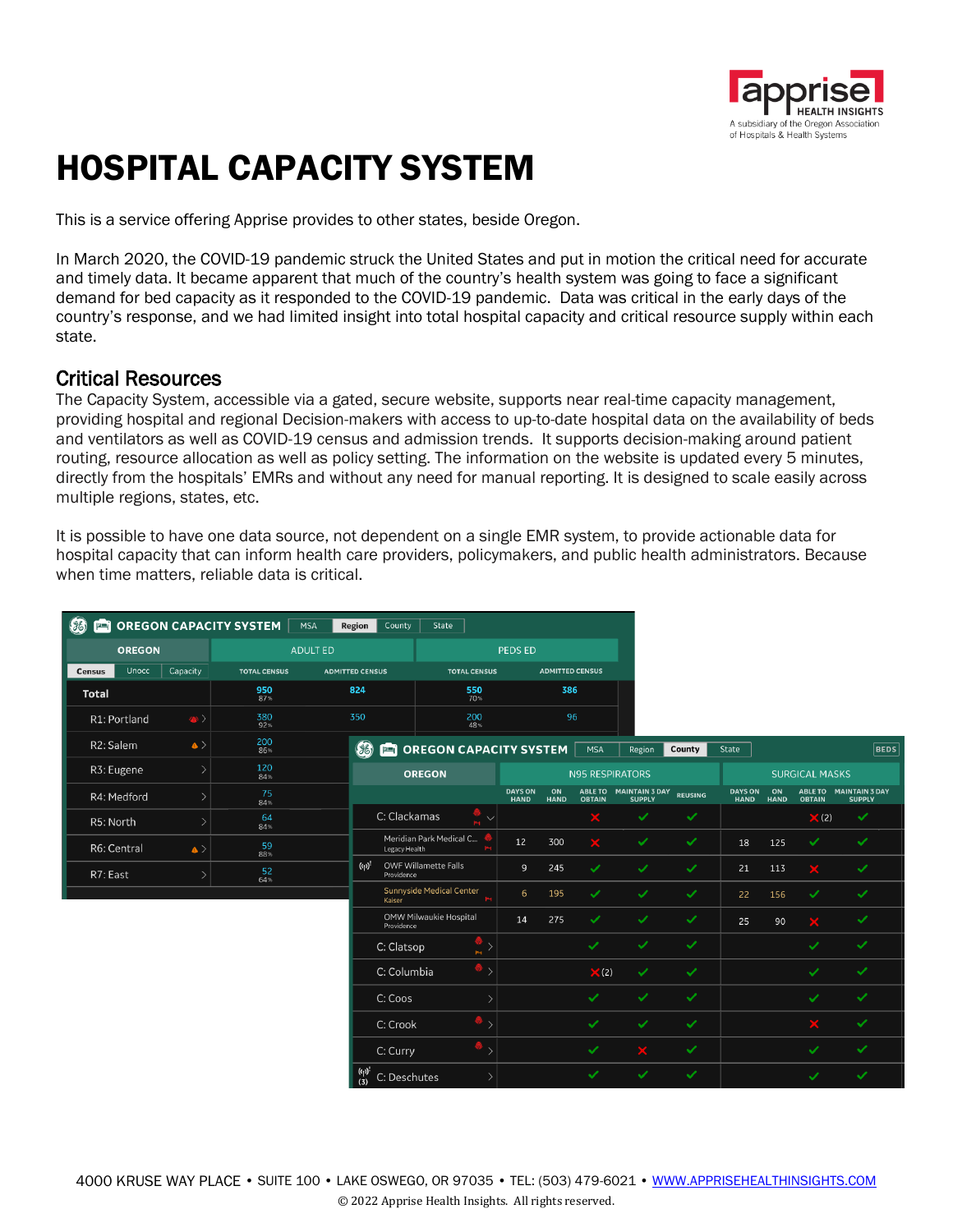

# APPRISE REPORTS & DASHBOARDS

Apprise analyzes data about Oregon hospitals and health systems for policy and advocacy purposes as well as creates tools and reports to help hospitals understand their communities and the healthcare landscape.

## • HOSPITAL UTILIZATION AND FINANCIAL ANALYSIS (HUFA) REPORT

Using DATABANK data, HUFA is a quarterly report published by Apprise to provide the latest analysis of Oregon hospitals' overall situation and current trends. It is available to the public and includes information about numerous metrics including operating and total margin, net patient revenue, payer mix, charity care, bad debt, inpatient/outpatient discharges/visits, and emergency department visits. The reports can be downloaded from [https://www.oahhs.org/public-resources/public-reports.html.](https://www.oahhs.org/public-resources/public-reports.html)



## • OREGON COMMUNITY HOSPITAL DASHBOARD

4000 KRUSE WAY PLACE • SUITE 100 • LAKE OSWEGO, OR 97035 • TEL: (503) 479-6021 • [WWW.APPRISEHEALTHINSIGHTS.COM](http://www.apprisehealthinsights.com/) © 2022 Apprise Health Insights. All rights reserved.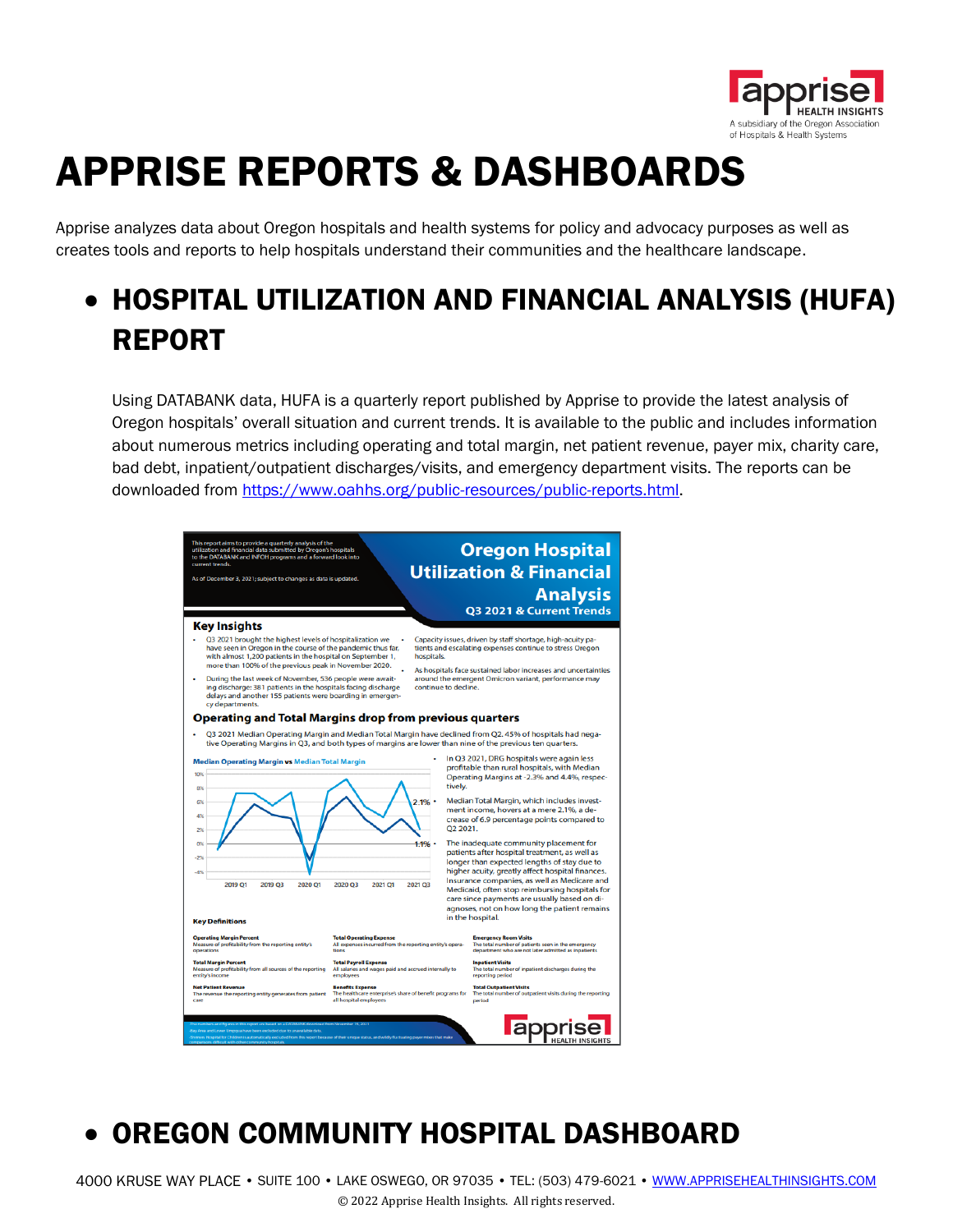

The Oregon Community Hospital Report is an interactive tool that allows users to view trends and benchmarks for all Oregon hospitals. Formerly produced as a book, Apprise now provides this in an interactive format powered by Tableau.

The main source for this report is DATABANK. Both utilization and financial metrics are available for analysis/comparisons. The interactivity allows you to compare this data by congressional district, health system, hospital type, statewide, in addition to individual hospital reports.



• OREGON COMMUNITY BENEFIT REPORT & DASHBOARD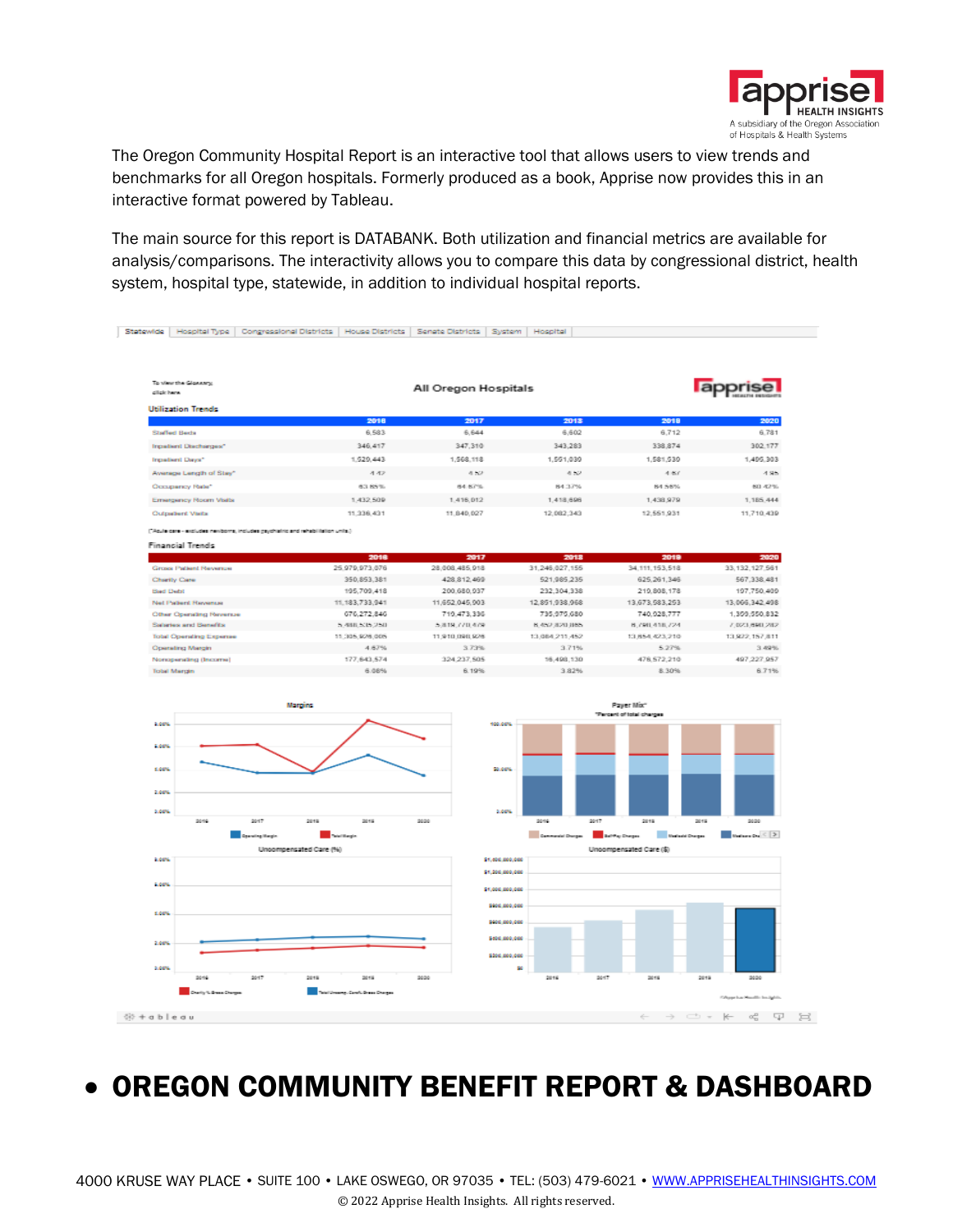

Apprise produces an annual report and a dashboard of Oregon hospitals' measurable benefits to the communities they serve. Apprise also assist hospitals in defining specific communities for interventions and investments with our geo-mapping layering with other datasets and tools. The major sources of the data are hospitals' fiscal year filing documents with the state, Oregon Health Authority.



### • OREGON HOSPITALS AHA SURVEY DASHBOARD

Apprise produces an annual dashboard of results from the American Hospital Association (AHA) Annual Survey of Hospitals, covering 6,500 hospitals in the United States. All Oregon community hospitals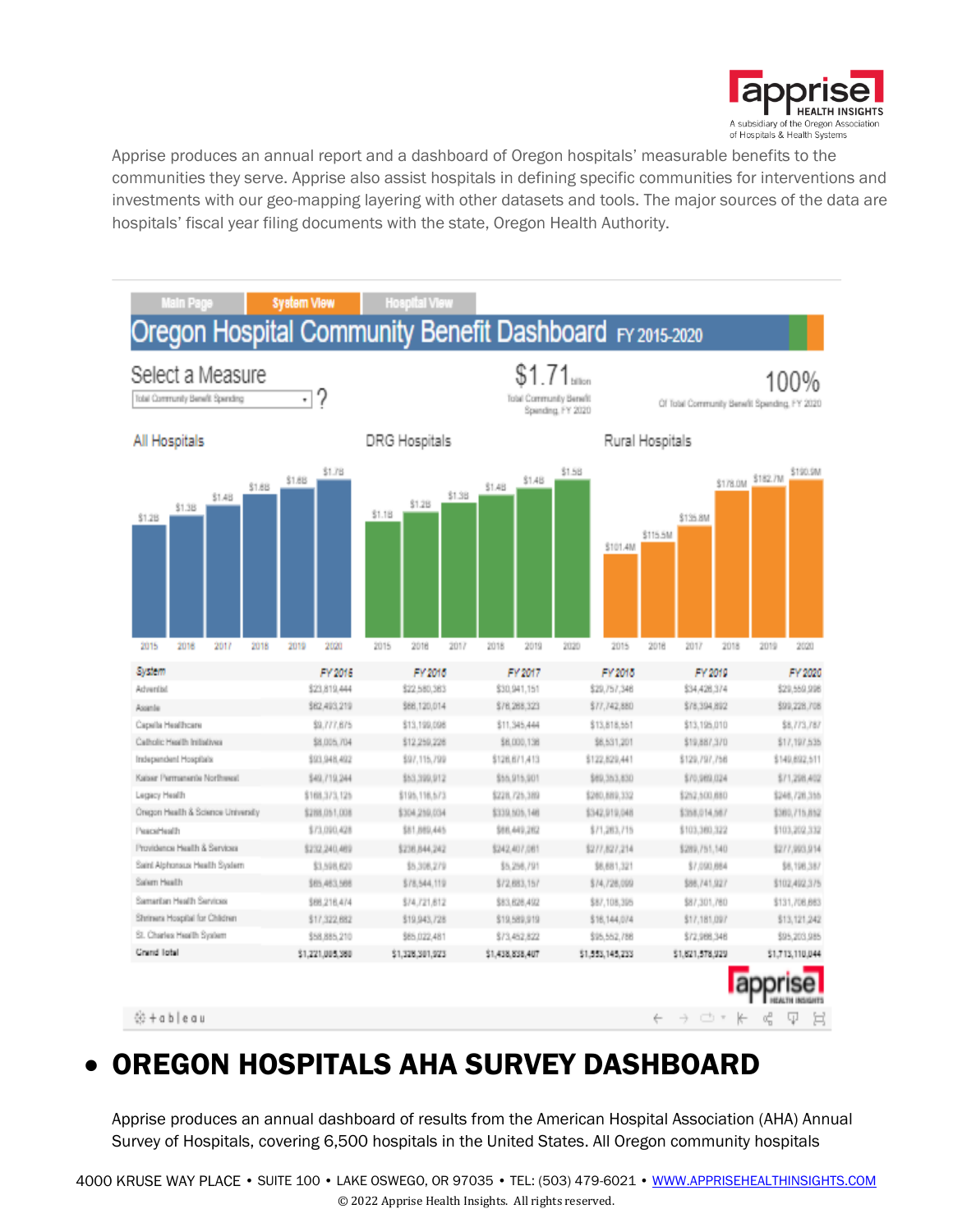

participate in this survey annually. In addition to receiving a copy of our hospitals' data in return, which is used in these dashboards, Apprise can also compare our state with other states on a more limited set of measures.

| Deshboard Notes<br>Statewide<br>Geographic Region    | Geographic Region Details |                 | <b>Hospital Bed Counts</b> |       | <b>Hospital Staffing Counts</b> |          | Hospital Dd |  |  |  |  |
|------------------------------------------------------|---------------------------|-----------------|----------------------------|-------|---------------------------------|----------|-------------|--|--|--|--|
| AHA Annual Survey - Statewide                        |                           |                 |                            |       |                                 |          |             |  |  |  |  |
| Select an AHA Annual Survey Section                  |                           |                 |                            |       |                                 |          |             |  |  |  |  |
| Barls                                                |                           |                 |                            |       |                                 |          | ٠           |  |  |  |  |
|                                                      | <b>Beds Measures</b>      |                 |                            |       |                                 |          |             |  |  |  |  |
|                                                      | 2014                      | 2015            | 2016                       | 2017  | 2018                            | 2019     | 2020        |  |  |  |  |
| Acule long-term care beds                            | O.                        | o               | o                          | D.    | O.                              | O.       | D.          |  |  |  |  |
| Alcoholidrug abuse or dependency inpatient care beds | 20                        | 20 <sub>1</sub> | 20                         | 20    | O.                              | $\cup$   | D.          |  |  |  |  |
| Burn care beds                                       | 16                        | 16              | 16                         | 16    | 16                              | 16       | 16          |  |  |  |  |
| Cardacinlansive care beds                            | 193                       | 185             | 159                        | 167   | 142                             | 142      | 138         |  |  |  |  |
| General medical and surgical (adult) beds            | 3,854                     | 3,883           | 3.85J                      | 3,851 | 3.829                           | 3,902    | 3,899       |  |  |  |  |
| General medical and surgical (pediatric) beds        | 302                       | 301             | 286                        | 288   | 285                             | 283      | 298         |  |  |  |  |
| Hospital unit beds set up and staffed                | 65                        | 40              | 16                         | 22    | 22                              | 16       | 16          |  |  |  |  |
| Intermediate nursing care beds                       | 193                       | 160             | 146                        | 199   | 239                             | 238      | 93          |  |  |  |  |
| Licensed bads total facility                         | 8,247                     | 8,237           | 7,805                      | 7,819 | 7,800                           | 7,816    | 7,949       |  |  |  |  |
| Medical/surgical intensive care beds                 | 529                       | 558             | 518                        | 505   | 513                             | 520      | 527         |  |  |  |  |
| Necruital Intensive care beds                        | 282                       | 282             | 289                        | 289   | 283                             | 301      | 309         |  |  |  |  |
| Neonatal intermediate care beds                      | H                         | 11              | $^{\dagger}$               | 11    | 20                              | 20       | 20          |  |  |  |  |
| Nursing home beds set up and staffed                 | 81                        | 51              | 29                         | 40    | 40                              | 40       | 21          |  |  |  |  |
| Nursing home licensed beds                           | 177                       | B               | 40                         | 40    | 40                              | 40       | 40          |  |  |  |  |
| Obstatric care beds                                  | 779                       | 7198            | 789                        | 781   | 780                             | 756      | 7.483       |  |  |  |  |
| Other care beds                                      | $\Omega$                  | $\Box$          | Ð                          | 8     | 8                               | $\theta$ | 0           |  |  |  |  |
| Other Intensive care beds                            | 10                        | 30 <sub>1</sub> | 81                         | 81    | 73                              | 73       | 83          |  |  |  |  |
| Other long-lerm care beds                            | $\Omega$                  | $\Box$          | $\circ$                    | D.    | O.                              | $\Omega$ | o           |  |  |  |  |
| Other special care beds                              | 112                       | 88              | 80                         | 80    | 88                              | 78       | 188         |  |  |  |  |
| Pediatric intensive care bads                        | 48                        | 48              | 48                         | 48    | 48                              | 48       | 48          |  |  |  |  |
| Physical rehabilitation care beds                    | 13.7                      | 139             | 139                        | 138   | 139                             | 139      | 139         |  |  |  |  |
| Psychiatric care beds                                | 357                       | 356             | 317                        | 380   | 380                             | 371      | 377         |  |  |  |  |
| Skilled nursing care beds                            | 19                        | 21              | 19                         | 20    | 20                              | 22       | 22          |  |  |  |  |
| Swing bed services - health system                   | 3                         | $\overline{4}$  | 8                          | 5     | 4                               | 4        | 4           |  |  |  |  |
| Swing bed services - hospital                        | 30                        | 32              | 31                         | 29    | 29                              | 29       | 29          |  |  |  |  |

 $\Box$ 

6,862

6,862

 $-\bar{0}$ 

6,882

6,882

 $0$ 

6,795

6,795

 $\cup$ 

6,838

6,838

 $\circ$ 

6.821

6,821

**Oregon** Association of Hospitals and Health Systems

 $\leftarrow$   $\rightarrow$   $\leftarrow$   $\cdot$   $\leftarrow$   $\leftarrow$   $\leftarrow$   $\leftarrow$   $\leftarrow$ 

 $\cup$ 

6,907

6,907

 $\Box$ 

8,903

6,903

## • OREGON BEHAVIORAL HEALTH IN THE EMERGENCY DEPARTMENT SETTING REPORT & DASHBOARD

Swing bed services - joint venture

[blat hospital bads (calculated)

 $\Leftrightarrow$  + a b  $\vert$  e a u

fotal facility beds set up and staffed at the end of reporting period

HEALTH INSIGHTS

Apprise uses data collected from INFOH to produce an annual public report and dashboard regarding the state of behavioral health in the emergency department setting. The dashboard shows statewide visit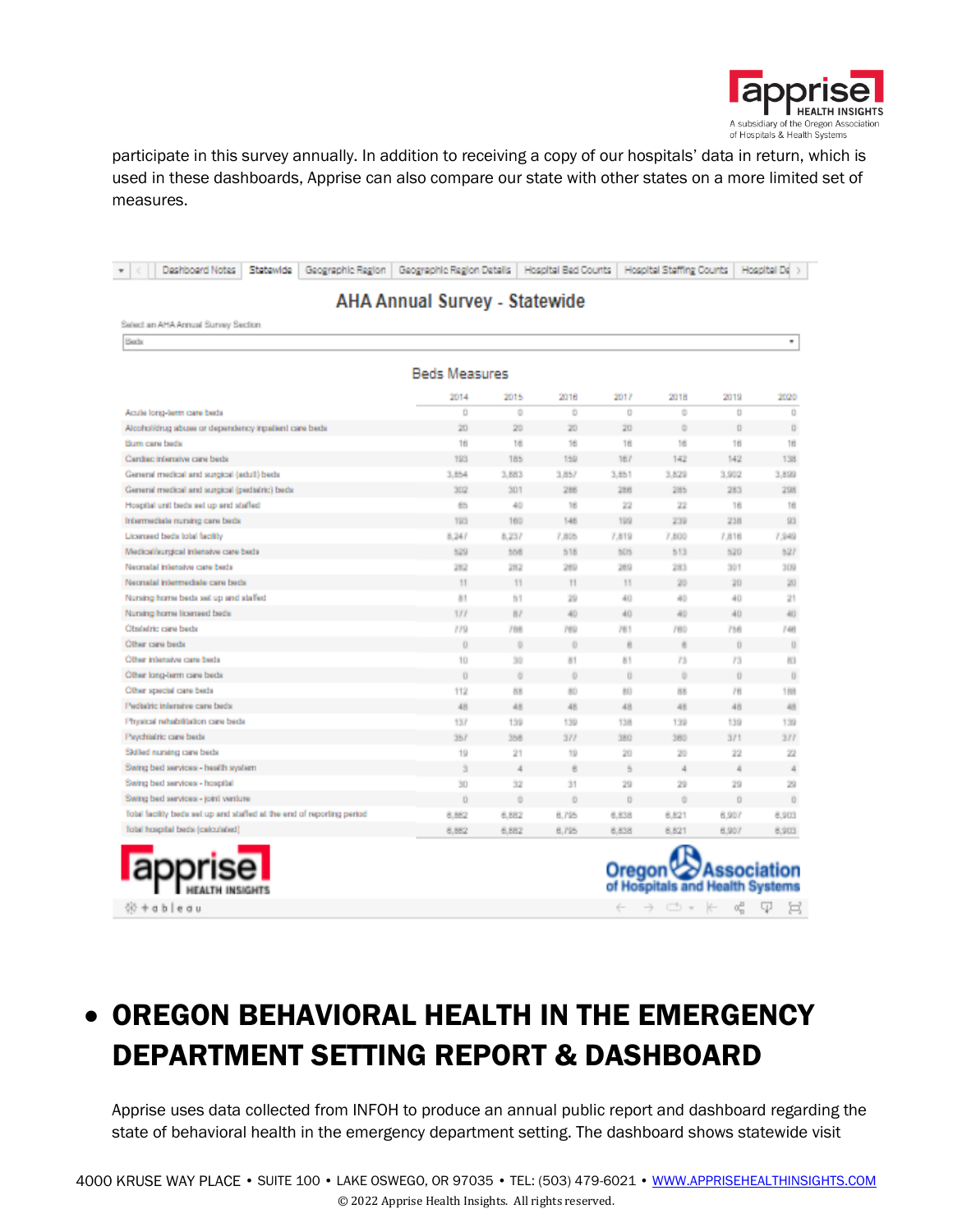![](_page_12_Picture_0.jpeg)

numbers, ED boarding, the average length of stay in hours for behavioral health, visits per 1,000 map, and ED boarding per 1,000 map. The breakdown is available by payer, by hospital type, and by age.

![](_page_12_Figure_2.jpeg)

### • KEY PERFORMANCE INDICATORS (KPI) REPORT

Using DATABANK data, KPI is a quarterly report that tracks the financial health and utilization of all Oregon hospitals. It combines four critical metrics into one report: payer mix, utilization counts, uncompensated care, and operating margin.

The KPI Report was designed to help small and rural hospitals stay ahead of the information used by the state, legislators, and lobbyists to develop and discuss policy. It also serves as a useful metric for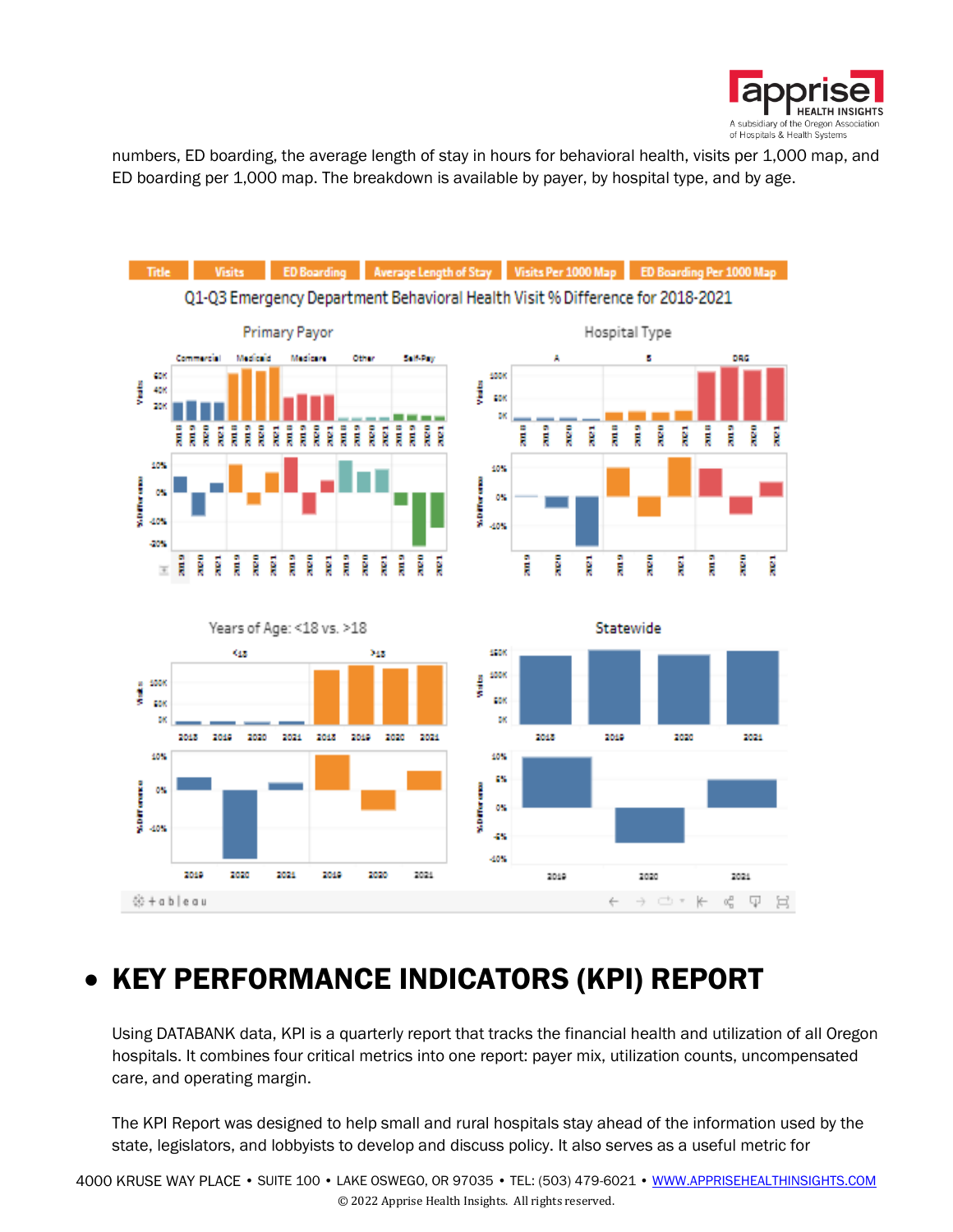![](_page_13_Picture_0.jpeg)

benchmarking against peers as data for all hospitals in the state are available. KPI reports are available on the Apprise Secure Portal for all member hospitals.

![](_page_13_Figure_2.jpeg)

### • TRIPLE AIM DASHBOARD

The Triple Aim Dashboard is a quarterly report provided to rural hospitals that helps them understand metrics related to the Institute for Healthcare Improvement's *Triple Aim* framework. Specific hospital measures and aggregate benchmarks in the areas of finance, utilization, and quality are available on the dashboard. All Triple Aim Dashboards are housed on the Apprise Secure Portal for member hospitals.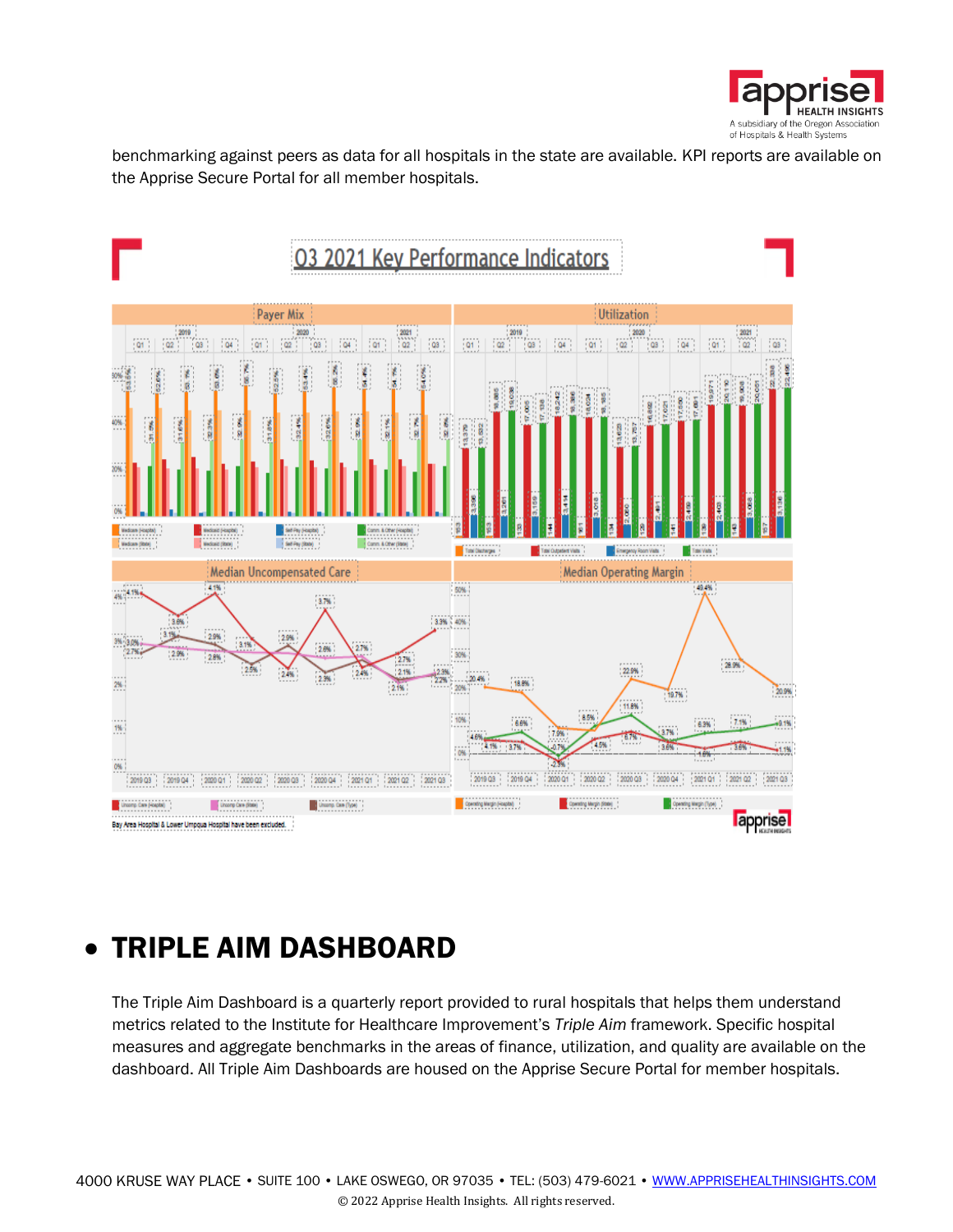![](_page_14_Picture_0.jpeg)

|                                         |                                                                    |               | Hospital Type          |
|-----------------------------------------|--------------------------------------------------------------------|---------------|------------------------|
|                                         |                                                                    |               |                        |
| C 2021 Mapbox C OpenStreetMap           |                                                                    |               |                        |
| <b>Inpatient Utilization</b>            | Q32019-Q22020                                                      | Q32020-Q22021 | % Change               |
| <b>Inpatient Discharges</b>             | 2,105                                                              | 2,046         | $-2.80\%$              |
| Inpatient Days                          | 7,595                                                              | 8,681         | 14.30%                 |
| Average Length of Stay (days)"          | 3.61                                                               | 4.24          | 17.59%                 |
| <b>Average Daily Census</b>             | 20.8                                                               | 23.8          | 14.30%                 |
| Occupancy Rate                          | 43.4%                                                              | 49.5%         | 14.30%                 |
| Top M3-DRGs Discharges" (Q32020-Q22021) |                                                                    |               | <b>Discharges</b>      |
|                                         | MSDRG: 291 HEART FAILURE & SHOCK W MCC                             |               | 82                     |
|                                         | MSDRG: 871 SEPTICEMIA OR SEVERE SEPSIS WIO MV >98 HOURS W MCC      |               | 73                     |
|                                         | MSDRG: 330 MAJOR SMALL & LARGE BOWEL PROCEDURES W CC               |               | 43                     |
| MSDRG: 378 G.I. HEMORRHAGE WICC         |                                                                    |               | 42                     |
|                                         | MSDRG: 392 ESOPHAGITIS, GASTROENT & MISC DIGEST DISORDERS WIO MCC. |               | 41                     |
| Outpatient Utilization                  | Q32019-Q22020                                                      | Q32020-Q22021 | % Change               |
| Emergency Room Visits                   | 19,286                                                             | 18,569        | $-3.72%$               |
| <b>Total Outpatient Visits</b>          | 82,280                                                             | 206,648       | 151.15%                |
| "Acute Care excluding normal newborns   |                                                                    |               |                        |
| Source: Oregon DATABANK, INFOH          |                                                                    |               | <b>HEALTH INSIGHTS</b> |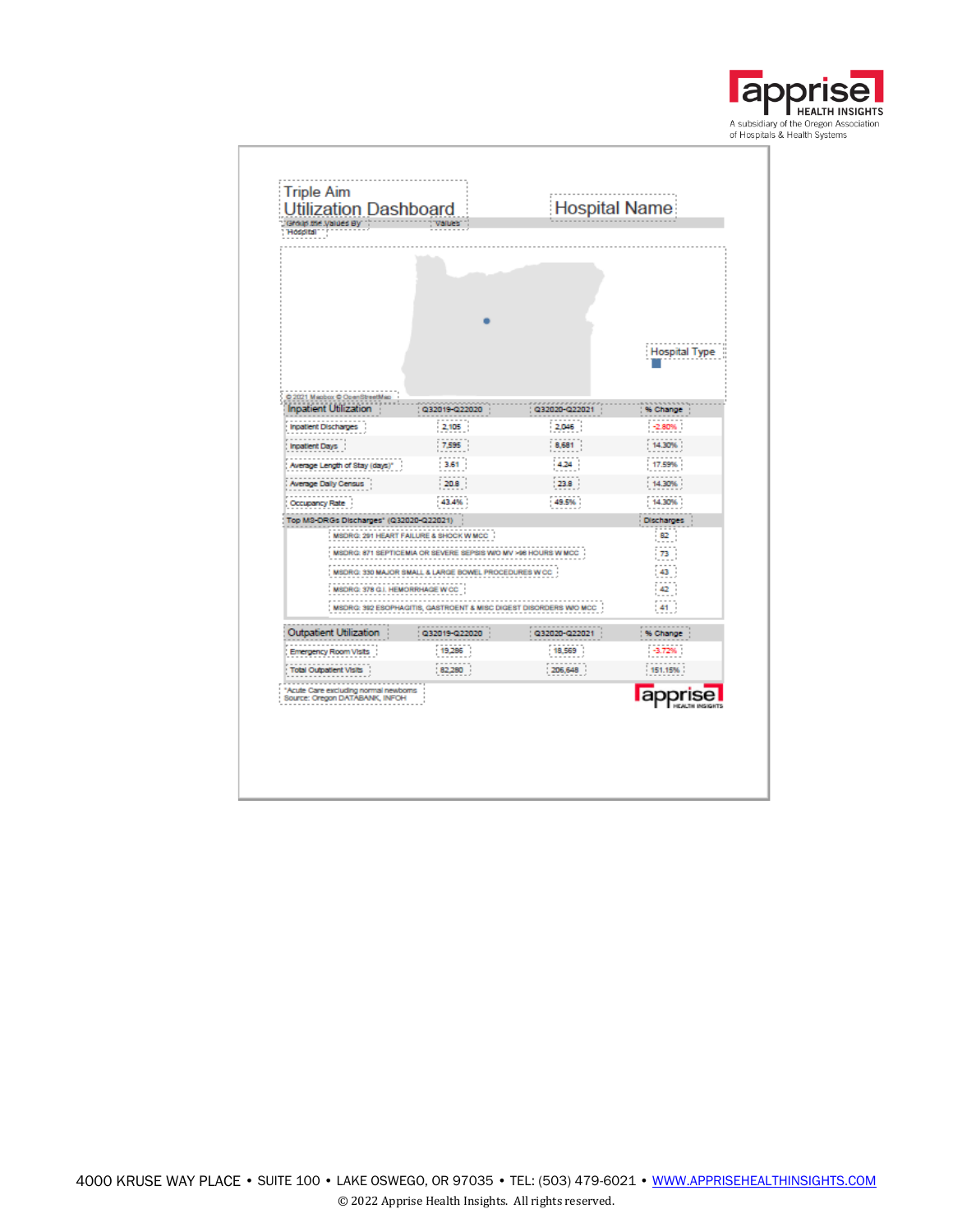![](_page_15_Picture_0.jpeg)

# • EMERGENCY DEPARTMENT INFORMATION EXCHANGE (EDIE) REPORT

Apprise provides quarterly and multi-year reports to the Oregon Health Leadership Council (OHLC) under contract to support statewide efforts on the Collective Medical platform – a web-based technology that provides real-time information to reduce ED utilization, improve transitions of care and enhance care coordination. Apprise combines its own ED data collection with that of Collective Medical to help provide a better understanding of the patterns of usage for high utilizers of the emergency department, their diagnoses during the visits, and shifts over time.

![](_page_15_Picture_3.jpeg)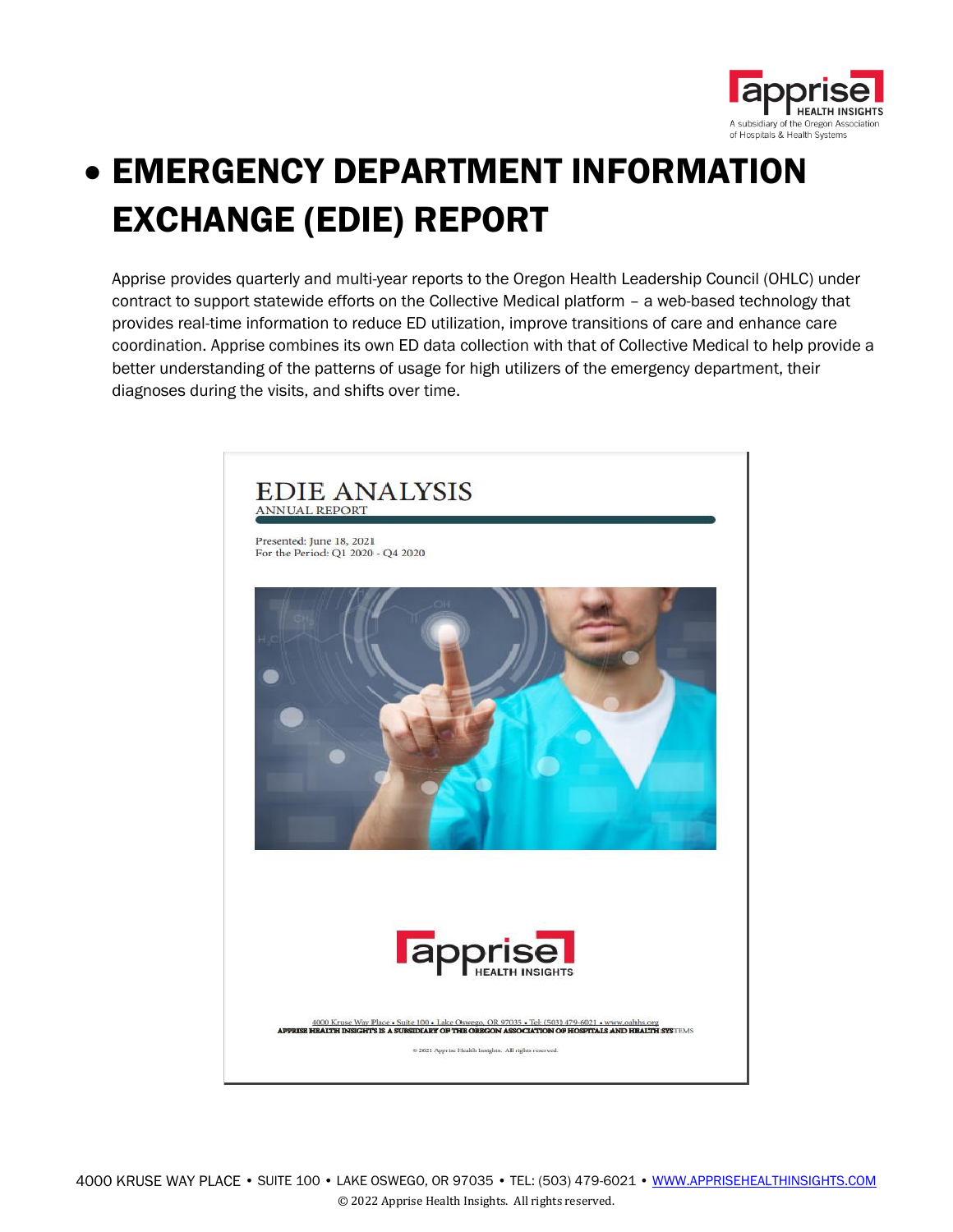![](_page_16_Picture_0.jpeg)

# • MEDICARE IMPACT MODELING REPORTS AND DASHBOARDS

Apprise subscribes to services from DataGen, a subsidiary of the Healthcare Association of New York State, Inc., which focuses on Medicare payment policy changes, value-based programs, and market dynamics. DataGen provides Apprise with analyses and tools that help inform Medicare financial and quality performance. Apprise makes these reports available to hospital members. Some key reports and analyses often requested by hospital members include:

### Inpatient Prospective Payment System (IPPS) Proposed/Final Rule

This annual analysis shows providers how Medicare inpatient FFS payments will change from the current year to the next year based on the policies set forth in the *final rule*. The analysis compares the year-to-year change in operating, capital, and uncompensated care IPPS payments and includes breakout sections that provide detailed insight into specific policies that influence IPPS payment changes.

### Outpatient Prospective Payment System (OPPS) Proposed/Final Rule

This annual analysis shows providers how Medicare outpatient FFS payments will change from year to year based on the policies set forth in the OPPS *final rule*. The analysis incorporates changes to outpatient payments mandated by Congress and implemented by the Centers for Medicare and Medicaid Services (CMS).

### Value-Based Purchasing (VBP) Analysis

This quarterly report provides hospitals with a preview of the potential impact of the next fiscal year inpatient hospital VBP Program based on publicly available data and program rules established by the Centers for Medicare and Medicaid Services (CMS). The reports included in this analysis estimate VBP scores, impacts, and trends and provide full detail on how the points and scores for each VBP measure and domain are calculated.

### Wage Index Data Analysis

This triannual report provides hospitals with a comparative review of the Wage data that will be used to develop the following year's Medicare hospital wage index. There are three analyses that are released throughout the year. Two contain preliminary data, which contain data prior to any hospital-submitted revisions. The other analysis contains final data after hospital-submitted revisions. Because this data is subject to revision, this analysis is not intended to be used to calculate hospital wage indexes, but to give hospitals a way to review the wage data as published by CMS.

### Occupational Mix Data Analysis

This triannual report is intended to provide hospitals with a comparative review of the occupational mix data that will be used to develop the following year's Medicare hospital wage index. There are three analyses that are released throughout the year. Two contain preliminary data, which contain data prior to any hospitalsubmitted revisions. The other analysis contains final data after hospital-submitted revisions. Because this data is subject to revision, this analysis is not intended to be used to calculate an occupational mix adjusted wage index, but to give hospitals a way to review the occupational mix data as published by CMS.

### Uncompensated and Charity Care Review Analysis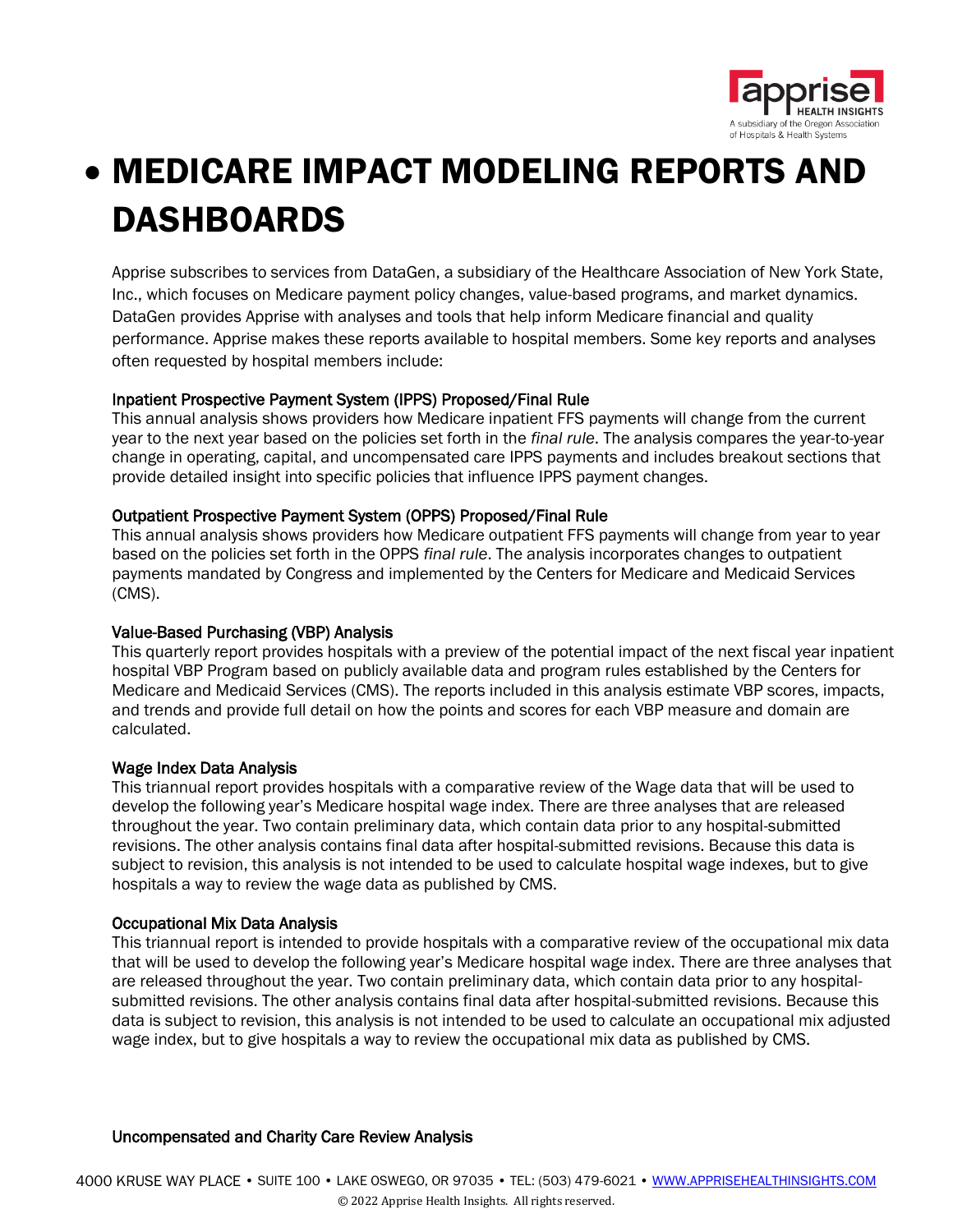![](_page_17_Picture_0.jpeg)

This semiannual analysis provides hospitals with a comparative data review to support the improvement of reporting on Worksheet S-10 as well as show just how hospitals' inpatient revenue may be affected when CMS adopts Worksheet S-10 for distribution of funds from the Medicare DSH Uncompensated Care Pool.

### Hospital-Acquired Conditions (HAC) Reduction Analysis

This semiannual report provides hospitals with a preview of the potential impact of the Medicare inpatient HAC Reduction Program. The analysis includes estimates and detail on how HAC measure and domain scores are calculated and how payment penalties are determined and applied under the program. A report that compares the current program year performance to the estimated impact of subsequent years is also included.

![](_page_17_Figure_4.jpeg)